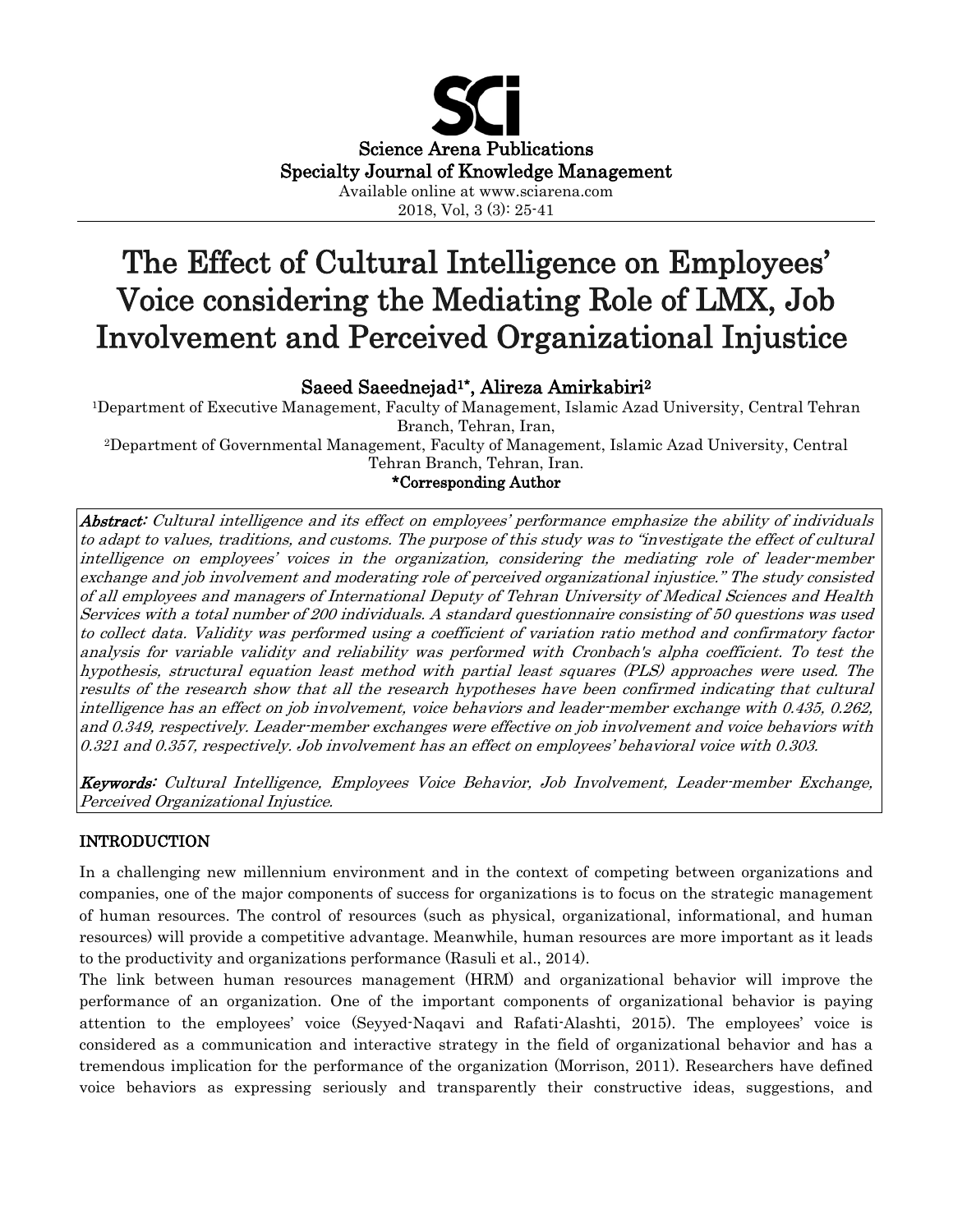information related to their work so as to improve the organization performance and productivity (Aryee et al., 2017; Morrison, 2011; Gollan et al., 2010; Van Dyne et al., 2003).

Understanding employees' views of their communication in the organization is crucial for top managers in order to get their input for continuous improvement and awareness of the organization. Their voice could be addressed either through direct interaction between the management group and employees' or indirectly through their representatives (Morrison, 2011; Krone, 1991), which requires examining the factors that play a direct, mediating, or moderating role in the context (Seyyed-Naqavi and Rafati-Alashti, 2015).

#### Statement of the Problem

It has now been verified that paying attention to the active behaviors of employees for the survival of organizations and adaptation to dynamic business environments, especially cultural dynamics, is necessary (Aryee et al., 2017; Parker & Collins, 2010). In this regard, concentration to the employees' voice behaviors in the organization has received special attention in organizational literature.

The importance of employees' voice in many human resource management decisions has been proven (Dundon & Gollan, 2007); however, it has been established that employees may have important information to share on organizational issues and procedures but they are reluctant to speak out about changing their organizational job status because of point of references such as fear, conservatism or anxiety (Morrison, 2011).

Cultural intelligence is defined as an individual's ability to effectively function in situations characterized by cultural diversity or the ability of a person to effectively admit in new cultural spaces (Ang and Earley, 2003). It includes meta-cognitive, cognitive, motivational, and behavioral dimensions (Ang et al., 2007). Researchers believe that cultural intelligence of individuals can be a good predictor of the employees' voice behaviors mainly to employees who have different sub-cultures from the entire culture of the organization and the culture of other employees (Chen et al., 2012; Early and Ang, 2003). One of the important advantages of cultural intelligence is that it helps employees to encounter the communication barriers due to cultural differences and make an important contribution by reducing stress and communication problems with other employees and managers of the organization (Jiang et al., 2017). In this regard, the valuable factors that can play a positive and mediating role in the effect of cultural intelligence while improving the employees' voice are the leader-member exchange and job involvement in the organization.

Leader-member exchange theory describes the roles of the leader and the subordinates; moreover, it also describes the relationship between leaders and members in different situations with different and various follower (Dionne, 2000). Researchers such as Hooper and Martin (2008) believe that the relationships between employees and managers can have an intermediate role between their cultural intelligence and their voice behaviors in the organization.

Recent research has also focused on the leader-member exchange as an effective factor in multicultural workplaces and people with different subcultures. For example, Janssens & Brett (2006) have shown that behaviors such as sharing effective information and interpersonal interactions in employees are mainly influenced by their cultural competencies and the important role of employees' relationship with managers cannot be denied. Leader-member exchange can also improve the ease of obtaining and sharing information between employees and managers (especially in groups) and thus, have an effect on their voice behaviors due to reducing perceived risk and through expressing opinions and suggestions in the organization (Laschinger et al, 2009).

On the other hand, job involvement refers to the extent to which an individual actively engages in and fulfills professional duties and behaviors (Hirschi et al., 2014). Behaviors of creating job involvement of more employees in the organization have been referred as improving performance for development and achieving future professional goals and opportunities, creating professional networks, and pursuing more training to support work plans and factors development that can promote people to professional careers (Hirschi and Jaensch, 2015). Job involvement is indirectly affected by positive self-esteem and hope for a job future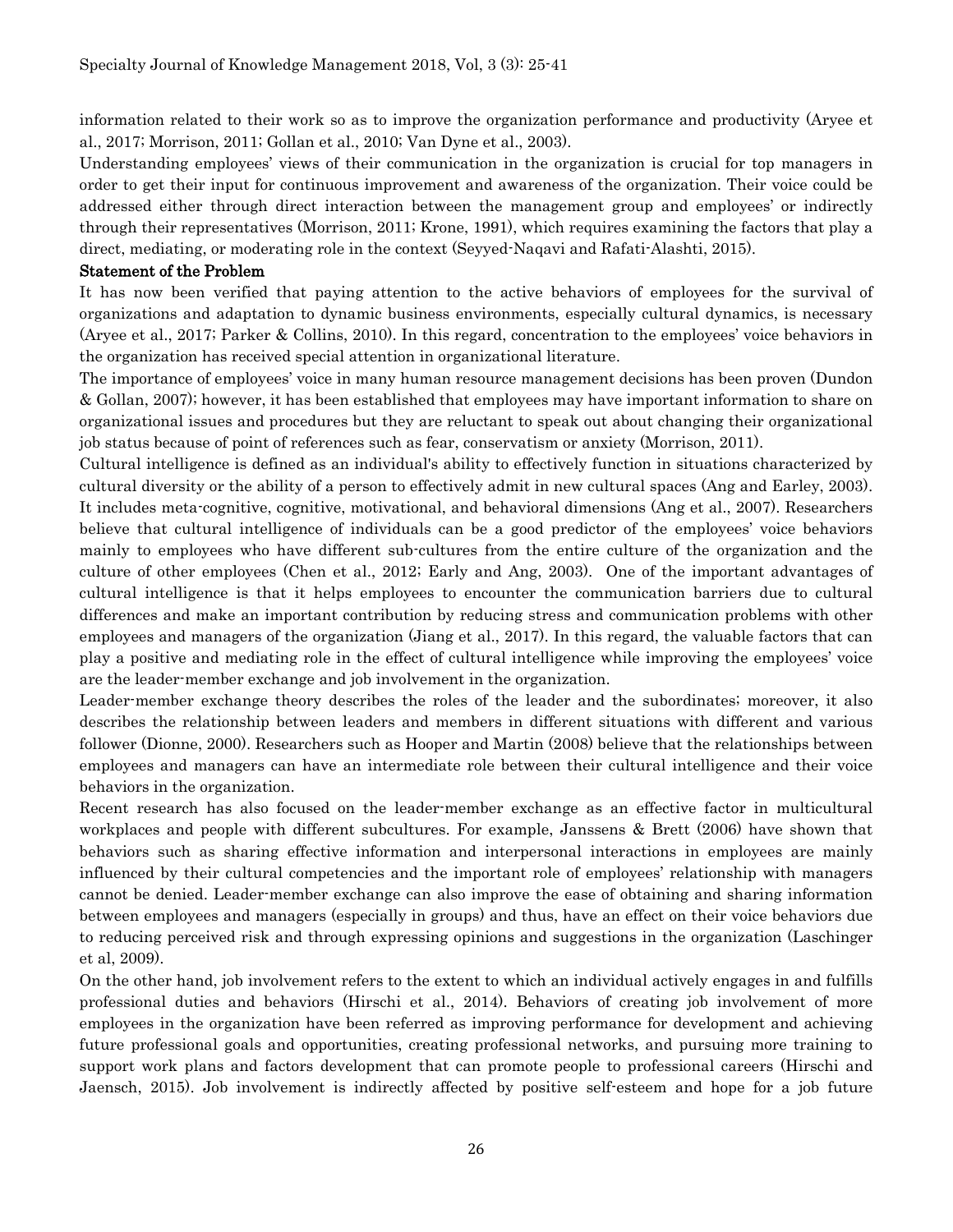(Hirschi, 2014) and can be job satisfaction and enjoyment of professional work, and ultimately led to a better job involvement (Neault and Pickerell, 2011).

An important question was raised on whether a component with negative effect can affect the effect of cultural intelligence on job involvement and the employees' voice behaviors? The researchers' response in this regard is to pay attention to the moderator role of "perceived organizational injustice." Tett & Guterman (2000) have examined the effective role of perceived organizational injustice in the relationship between cultural intelligence and job involvement. On the other hand, Jiang et al. (2015) argue that the degree of perceived organizational injustice due to negative emotions created by a person as a result of discrimination or humiliation in a different multicultural organization environment can play a negative moderator role in the effect of individual cultural intelligence in the organization and his job involvement. Given that cultural intelligence is a personal characteristic while social injustice is generally recognized as a situational variable. The researchers argue that the theory of activating attributes can explain how the effect of perceived injustice on the effect of cultural intelligence involvement in job involvement is a position factor (Le et al., 2016).

Limited numbers of researches were carried out on the factors affecting the employees' voice in the organization and hence, the authors' of this paper are initiated to bring to light the important components. Therefore, the purpose of this study was to examine the direct effect of cultural intelligence on the employees' voice in the organization by considering mediating role of the leader-member exchange and job involvement and the moderating role of perceived organizational injustice in the International Deputy of Tehran University of Medical Sciences & Health Services based on the theoretical framework.

#### Theoretical framework and Research Hypotheses

Earley and Ang (2003) suggest that cultural intelligence is a multidimensional concept through which individuals acquire and understand cultural knowledge; for example, planning, controlling and regulating mental patterns and cultural assumptions and norms during and after interactions. Researchers in the field of cultural intelligence has been proved that people with higher cultural intelligence are able to collect and process more information with better cognitive, emotional or behavioral actions for managing and controlling cultural marks at the workplace (Earley and Ang, 2003; Jyoti & Kour, 2015). These peoples are also able to perform better and effectively improve their knowledge of cultural systems in a multicultural environment of their cognitive intelligence as a cognitive capacity and facilitate, integrate, or adapt more effectively with a different cultural environment (Ang et al., 2007). On the other hand, cultural intelligent employees may look at the apparent differences in cultural systems in intercultural interactions and thus clearly know how to behave correctly in order to prevent or reduce cultural misunderstandings (Thomas & Inkson, 2005).

From this perspective, cultural intelligence can increase as a psychological capacity, hope, efficiency, flexibility, and job optimism (Luthans, 2006). It can also help people reduce perceived barriers at the workplace by people and encourage people to do more and better jobs (Dollwet and Reichard, 2014). In turn, job involvement and higher participation in jobs and professional activities can be an effective factor in improving the voice behaviors and the sound of employees in the organization (Jiang et al., 2017). Employees who are more capable of engaging in professional activities, especially in multicultural environments, can freely express their ideas and opinions. Therefore, the first and the seventh hypotheses can be depicted as follows (Fig.1.)

H1: Cultural intelligence of employees has a positive and direct effect on their job involvement in the organization.

H7: Job involvement of employees has a positive and direct effect on their voice behaviors in the organization. On the other hand, Johnson et al. (2006) suggest that higher cultural intelligence reflects better cultural mutual competencies of employees in work settings in heterogeneous cultural environments. The extension of this concept and opinion creates the argument that the employees' voice behaviors in multicultural work can be influenced by their cultural intelligence. Proposals, ideas, views, and constructive orientations, and convincing others that are important and effective means of employees' voice behaviors can be attributed to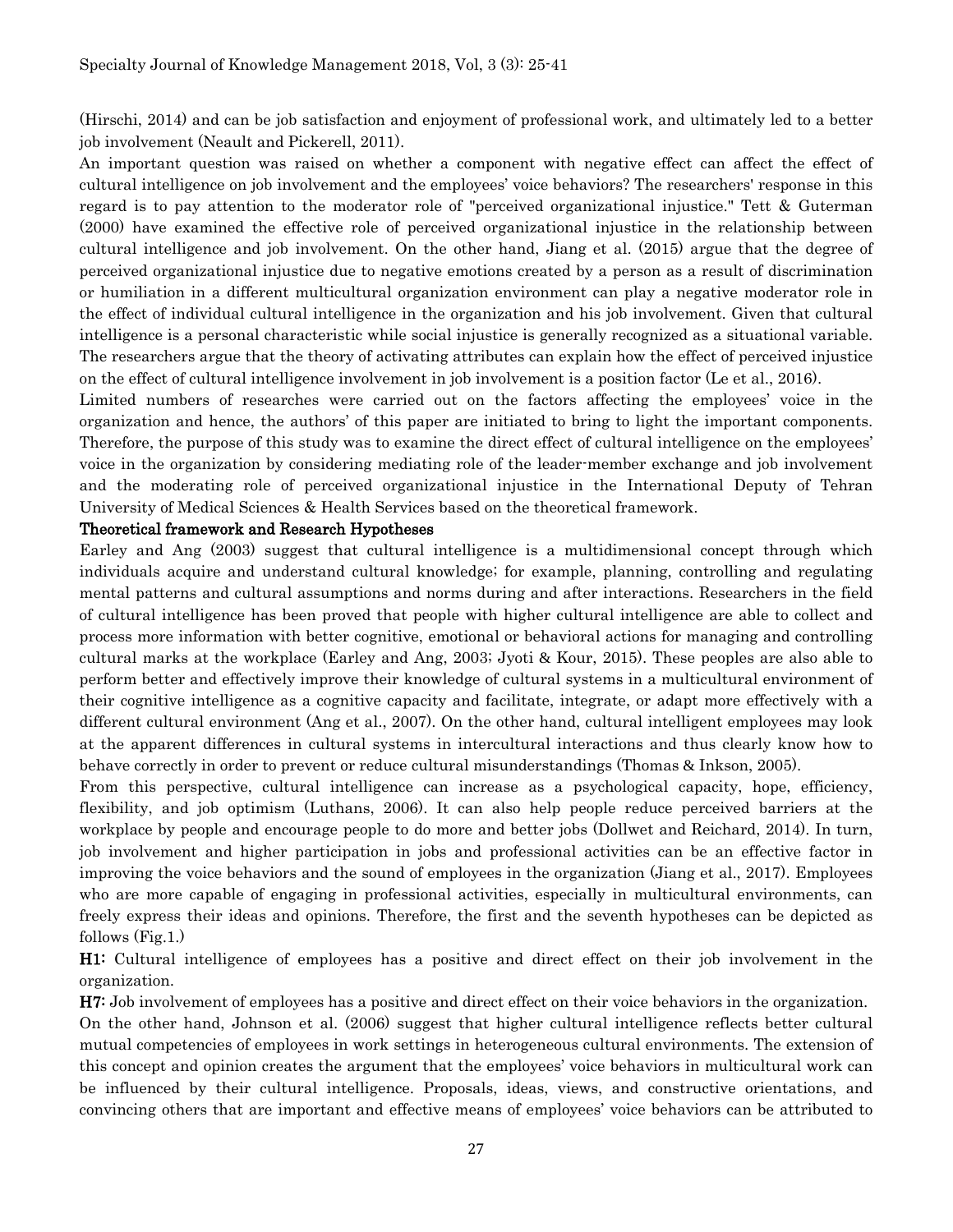their cultural intelligence (LePine & Van Dyne, 2001). Although the employees voice can help improve organizational and effectiveness and affect management decisions, the evolutionary aspects of employees' voices such as the riskiness of presenting ideas and opinions can be evident in a well-developed cultural intelligence (Ng & Feldman, 2012). Individuals with high levels of mental and intellectual capital have strong beliefs about their professional and personal success and also have strong ability to cope with work and professional challenges and will have a higher job involvement (Luthans, et al. 2007). Based on this concept, the second hypothesis can be developed (Fig.1):

H2: Employees cultural intelligence has a positive and direct effect on their voice behaviors in the organization.

Tett, & Guterman (2000) have examined the effective role of perceived injustice in the relationship between cultural intelligence and job involvement. They have found, based on the "trait activation theory", that individuals who have certain traits of character have particular behavior in certain situations. This theory has three basic principles: (1) traits are instinctive tendencies that can be manifested in different ways; (2) traits are expressed under specific positional signs; and (3) the inherent satisfaction of the individual is obtained through the expression of traits. The key principle of this theory is that individual expression of traits is characterized by "related situational signs". In this sense, for example, a person perceives the violation of their rights to be in a particular position, such as discrimination or humiliation by a group or cultural minority in an organizational environment. In general, "trait activation theory" explains why individuals with similar traits may behave differently (Castille et al., 2014). Thus, the third hypothesis is shaped as follows:

H3: Organizational perceived injustice modifies the effect of employees' cultural intelligence on their job involvement.

The quality and quantity of the relationship between managers and employees, especially in work environments with a variety of different environments, affect the employees' behavioral stimuli at the workplace (Graen & Uhl-Bien, 1995; Martin et al., 2016). In such environments, employees need more support from their managers and better relationships with them. The quality of such a relationship is determined by trust, open communication, and information sharing (Walumbwa et al., 2011) and leads to high employees' performance in terms of behavior and organizational citizenship behaviors (Martin et al., 2016). The high quality of exchange between leaders and employees of the organization may be influenced by cultural factors. This issue particularly emphasizes the cultural qualities of the leaders. For example, it has been reported that the effectiveness of the leader including promoting his/her exchange with employees is being influenced by multicultural groups (Groves & Feyerherm, 2011).

Ang et al. (2007) show that those with a higher level of cultural intelligence know more precisely how to direct themselves to higher cultural environments and consistently learn new cultural rules and their linguistic and verbal behavior make flexible to meet cultural needs that affect the quality of their work. With these capabilities, they can better understand that it's time to communicate with the organization's leaders and employees and when is it appropriate to offer suggestions, unknown cultural signs that may increase the risk of interacting with managers and colleagues understand better, and thus they have better verbal and nonverbal communication in the organization (Sukoco and Lee, 2010). Therefore, in mutual cultural interactions, employees with a higher cultural intelligence may have a better quality of interactions and exchanges with their leaders and manage better in facing existing cultural barriers to communicate with managers and leaders (LePine & Van Dyne, 2010). According to the above concepts, hypotheses 4, 5 and 6 was developed as follows:

H4: Cultural intelligence of employees has a positive and direct effect on the leader-member exchange in the organization.

H5: The leader-member exchange in the organization has a positive and direct effect on job involvement of employees in the organization.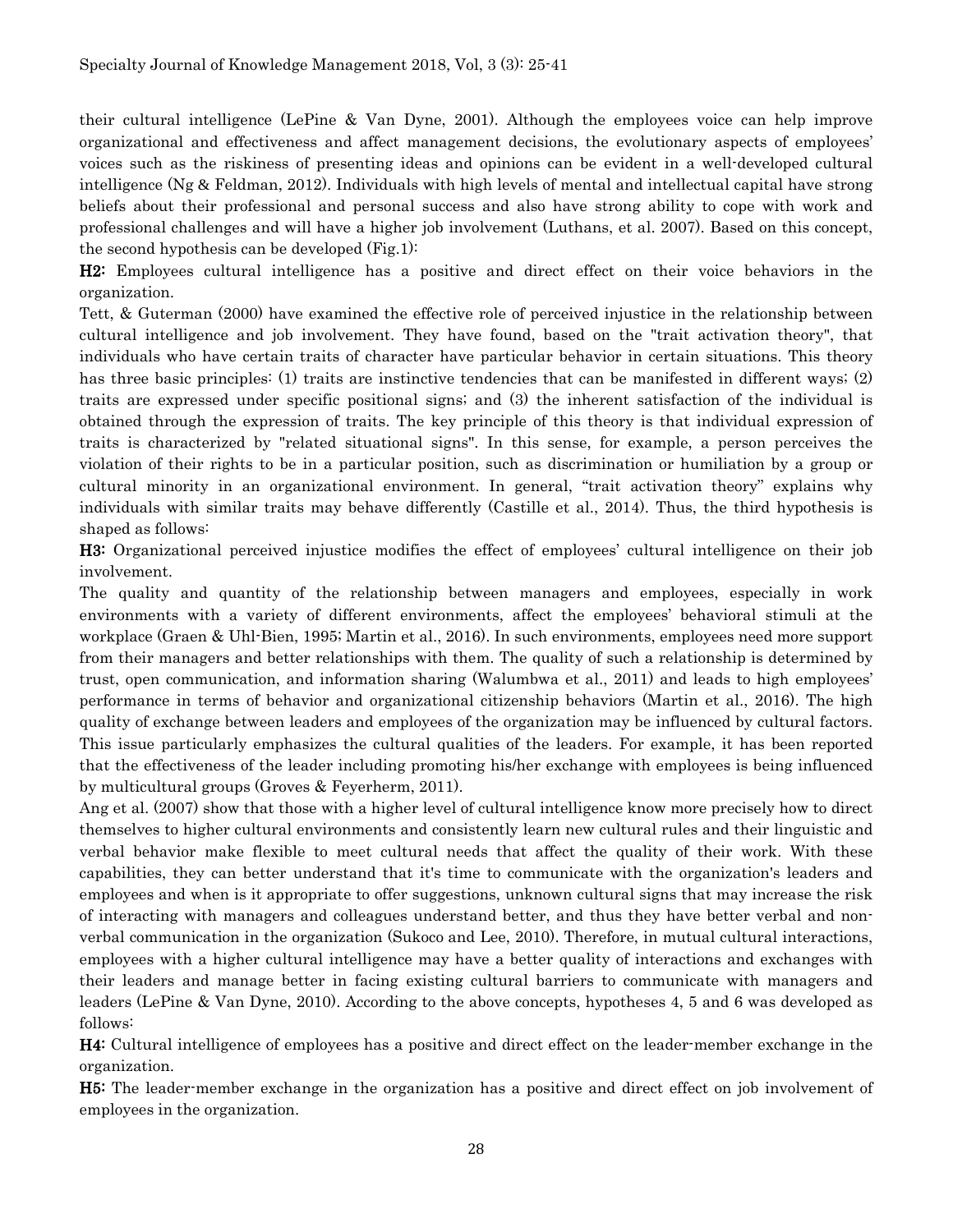H6: The leader-member exchange in the organization has a positive and direct effect on the employees' voice behaviors in the organization.

According to the concepts discussed in the theoretical framework section, the conceptual model of the research, as shown in Fig. 1, was developed so as to demonstrate the relationship between the five variables of research; namely: Cultural Intelligence, Employees Voice Behaviors, Perceived Organizational Injustice, Job Involvement, and Leader-member Exchange based on the model of Lee et al. (2016) and Jiang et al. (2017).



Figure 1: Conceptual model of research (Developed from Le et al., 2016; Jiang et al., 2017)

## Methodology of the Research

## Study Method

This study is an applied research in term of its purpose; because its result can be utilized to solve an intraorganizational challenge as it was developed based on the concept of the effect of cultural intelligence on employees' voice behaviors in the organization.

## Study Population, Sampling Method, and Sample Size

The study population evaluated herein includes all experts and managers of International Deputy of Tehran University of Medical Sciences & Health Services with a total number of 200 individuals.

# Data Collection Method

This study has been carried out based on a descriptive-survey method as the necessary information has been obtained through investigating the status quo of the study sample volume. The instrument used herein for gathering the information was a standard questionnaire containing 50 questions that were adapted from valid sources. Table 1 shows the characteristics of the research questions with the corresponding variables.

| validity C.V.R                   |             |                                   |                             |  |  |  |  |
|----------------------------------|-------------|-----------------------------------|-----------------------------|--|--|--|--|
| Variables                        |             | Variables Type Range of questions | Source                      |  |  |  |  |
| Cultural Intelligence            | Independent | $1 - 20$                          | Ang et al. (2007)           |  |  |  |  |
| Leader-member exchange           | ndependentI | $21 - 27$                         | Scandura and Graen's (1984) |  |  |  |  |
| <b>Employees Voice behaviors</b> | Dependent   | 28-38                             | LePine and Van Dyne (1998)  |  |  |  |  |

Table 1: Characteristics of the research questionnaires with the corresponding variables and its sources after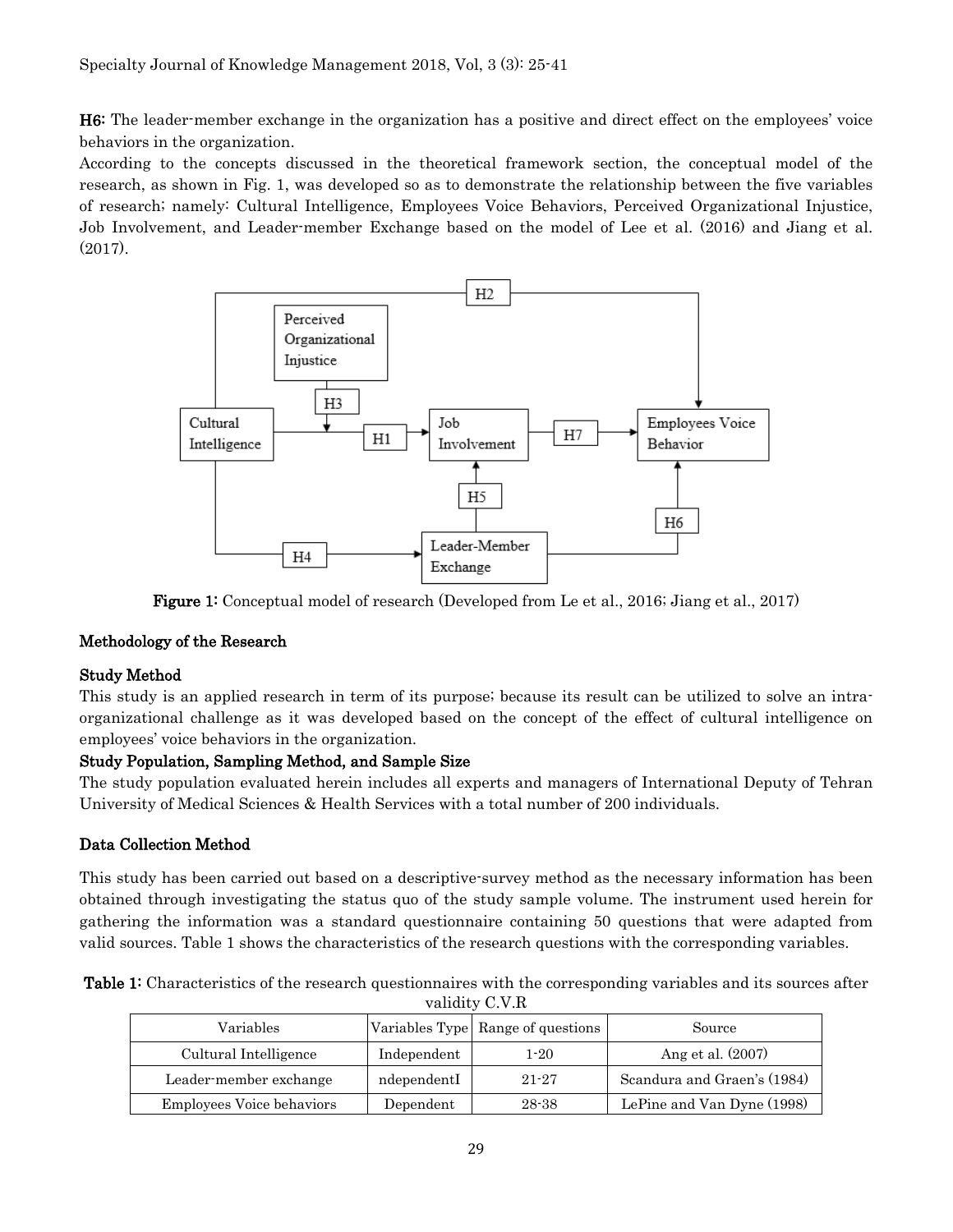| Job involvement                    | ndependentl | 39-47 | (2014)<br>Hirschi et a. |
|------------------------------------|-------------|-------|-------------------------|
| Perceived organizational injustice | ndependentl | 48-50 | Lecci and Mvers (2008)  |

## Validity and Reliability of data collection tools

The questionnaire was exposed to content validity and construct validity test. To assess content validity, the questions were evaluated by professors and experts and they confirmed the validity of the questionnaires. In order to assess the construct validity, the method of construct validity measurements using the coefficient of Variation Ratio (CVR) and verifiable factor analysis has been used.

To test the questionnaire reliability, Cronbach's alpha coefficient has also been used. The results of the survey from eleven experts using the CVR validity coefficient shows at least 0.59 (Hajizadeh and Asghari, 2011) and their variable validity was confirmed. Due to lack of numerical value, three questions (Question number 2, 4 and 46 with C.V.R coefficient of 0.45 each) were excluded from the composition of the questionnaire.

### Data Analysis

To investigate the inter-variable relationships in the present study, Kolmogorov-Smirnov test was conducted within the format of study hypothesis and Smart partial least squares (PLS) software was applied. Onesample t-test and SPSS were also utilized to evaluate the current status of the variables in the studied organization.

### Results

## Socio-demographic characteristics of the study population, reliability and descriptive analysis of the research variables

A total of 200 respondents (128 male and 72 female) were included in the study with 100% response rate. Majority of the respondents were M. Sc degree holders. Majority of the respondents (141; 70.5%) have at least six years of work experiences (Table 2). The reliability rates of the indices pertaining to each of the study variables are presented in Table 3 in which all the variables show at an acceptable reliability level above 0.70 that indicates the reliability of the questionnaire.

|            | Demographic Variables | Frequency | Percentage |
|------------|-----------------------|-----------|------------|
| Gender     | Female                | 72        | 36         |
|            | Male                  | 128       | 64         |
|            | Sc. B                 | 75        | 37.5       |
| Education  | SC.M                  | 105       | 52.5       |
|            | D. Ph                 | 20        | 10         |
| Work       | $2 - 5$               | 59        | 29.5       |
| Experience | $6 - 10$              | 59        | 29.5       |
| (Years)    | >10                   | 82        | 41         |

Table 2: Socio-demographic characteristics of the stud population

Table 3: Reliability coefficients of the questionnaire and each variable and its aspects

| Variables                          | Cronbach's alpha | Average | <b>Standard Deviation</b> |
|------------------------------------|------------------|---------|---------------------------|
| Cultural Intelligence              | 0.831            | 3.31    | 0.980                     |
| Leader-member exchange             | 0.861            | 3.11    | 0.891                     |
| <b>Employees Behavioral Voices</b> | 0.806            | 3.21    | 0.901                     |
| Job Involvement                    | 0.706            | 3.13    | 0.936                     |
| Perceived Organizational Injustice | 0.751            | 3.41    | 0.889                     |

## Data analysis based on partial least squares (PLS) model

Based on the results of Kolmogorov-Smirnov test, the distribution of the population was abnormal, i.e. skewed from the mean distribution and hence; the analysis was performed using a variance-based structural equation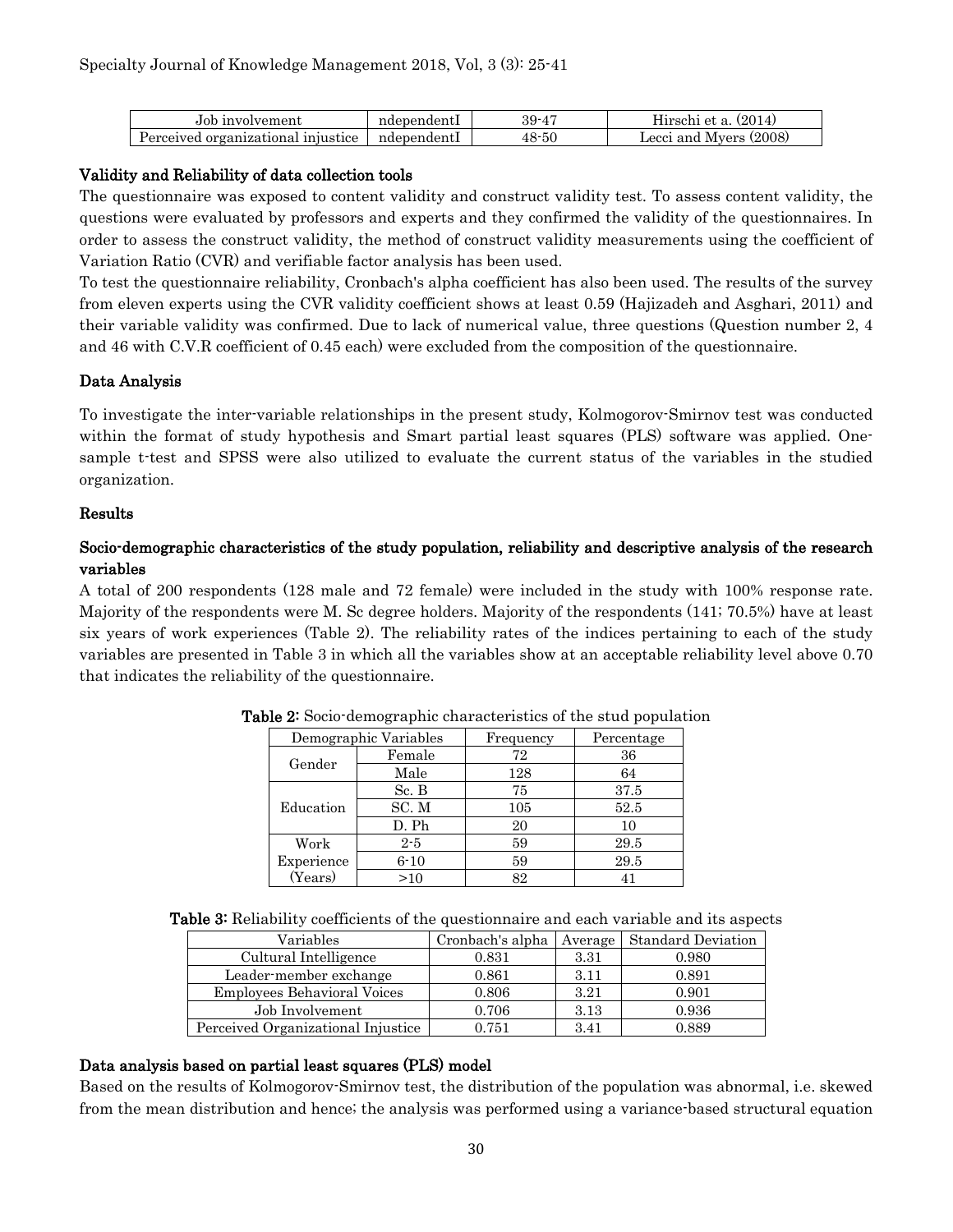modeling with Smart PLS software. Structural equation modeling is a statistical model for investigating the linear relationships between latent variables and obvious variables. Prior to statistical analysis, initial screening of the data and descriptive statistics were performed by checking the accuracy of the input data into the software in terms of accuracy of the data recording, data analysis in terms of missing data, and evaluating the variables for the co-linearity between variables and everything was ensured.

#### Reliability of the measurement tools

The measurement model test involves evaluating the reliability (internal consistency) and construct validity (discriminant validity) of the research tools. The reliability of the test relates to the accuracy of the measurement and its stability of test scores over time. That is, if a test runs multiple times on a responsive one, its score is the same in all cases. The second meaning of reliability refers to the alignment of the items, i.e. how much the test questions are correlated to each other. In order to investigate the reliability of constructs, Fronell and Larcker (1981) propose three criteria: 1) the reliability of each of the items; 2) the composite reliability of each of the constructs; 3) the average variance extracted. Regarding the reliability of each item, factor loadings of 0.5 and more of each item in the confirmatory factor analysis indicate a welldefined construct. Also, the factor loadings should be at least at a level of 0.01 (Gefen & Straub, 2005). To calculate T-statistics, Bootstrap test (with 300 subsamples) was used to determine the significance of factor loadings. The T-coefficients  $\pm 1.96$  to  $\pm 2.58$  are significant at the level of 0.05 and T-coefficients above  $\pm 2.58$ are significant at the level of 0.01. The Dillon - Goldstein coefficient (cρ) was used to check the composite reliability of each of the constructs. Since the least squares method, in contrast to the Ordinary Least Squares (OLS) multiple regression, uses the factor scores of the subjects for analysis, taking into account the factor loadings of each item in the computation of the reliability index is necessary. However, the Cronbach's *alpha* coefficient gives equal weight to the items and reliability show lower; so the cρ coefficient was used. Acceptable values of cρ should be 0.7 or greater (Fronell and Larcker, 1981). The third marker of reliability is the average of the extracted variance (Fronell and Larcker, 1981). Fronell and Larcker recommend AVE values of 0.5 and greater. This means that the considered construct is about 50% or greater of the variance of its markers. Table 4 indicates the Cronbach's alpha, the Dillon - Goldstein and AVE coefficients. Figures 2 to 7 show the confirmatory factor analysis as proposed for each of the five latent variables. It should be noted that because of the effect of loadings factor, 10 questions from 18 questions related to the construct of cultural intelligence; 2 out of 11 questions related to constructing the employees' voice behavior, and 2 out of 8 questions of the construct of job involvement had factor loadings below 0.5. These 14 questions were discarded in the final analysis and hypothesis testing.

| Variables                          | Сp    | <b>AVE</b> |       |
|------------------------------------|-------|------------|-------|
| Cultural Intelligence              | 0.817 | 0.561      | 0.794 |
| Leader-member exchange             | 0.894 | 0.547      | 0.862 |
| <b>Employees Behavioral Voices</b> | 0.893 | 0.547      | 0.862 |
| Job Involvement                    | 0.792 | 0.595      | 0.787 |
| Perceived Organizational Injustice | 0.770 | 0.573      | 0.712 |

Table 4: Composite reliability and average value of extracted variance for all the studied latent variables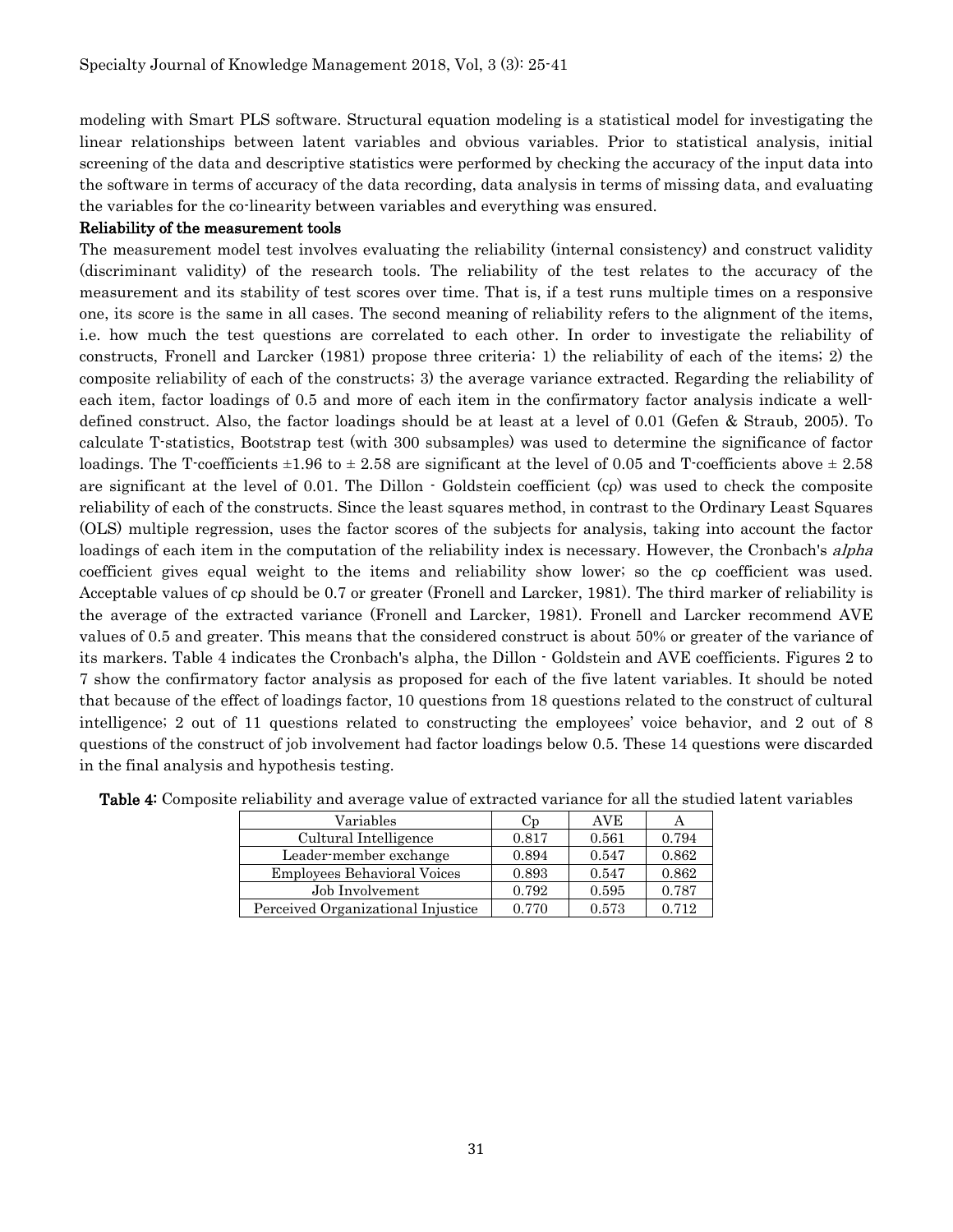

Figure 2: The output of PLS software on the factor analysis of cultural intelligence



Figure 3: The output of PLS software on t-test of cultural intelligence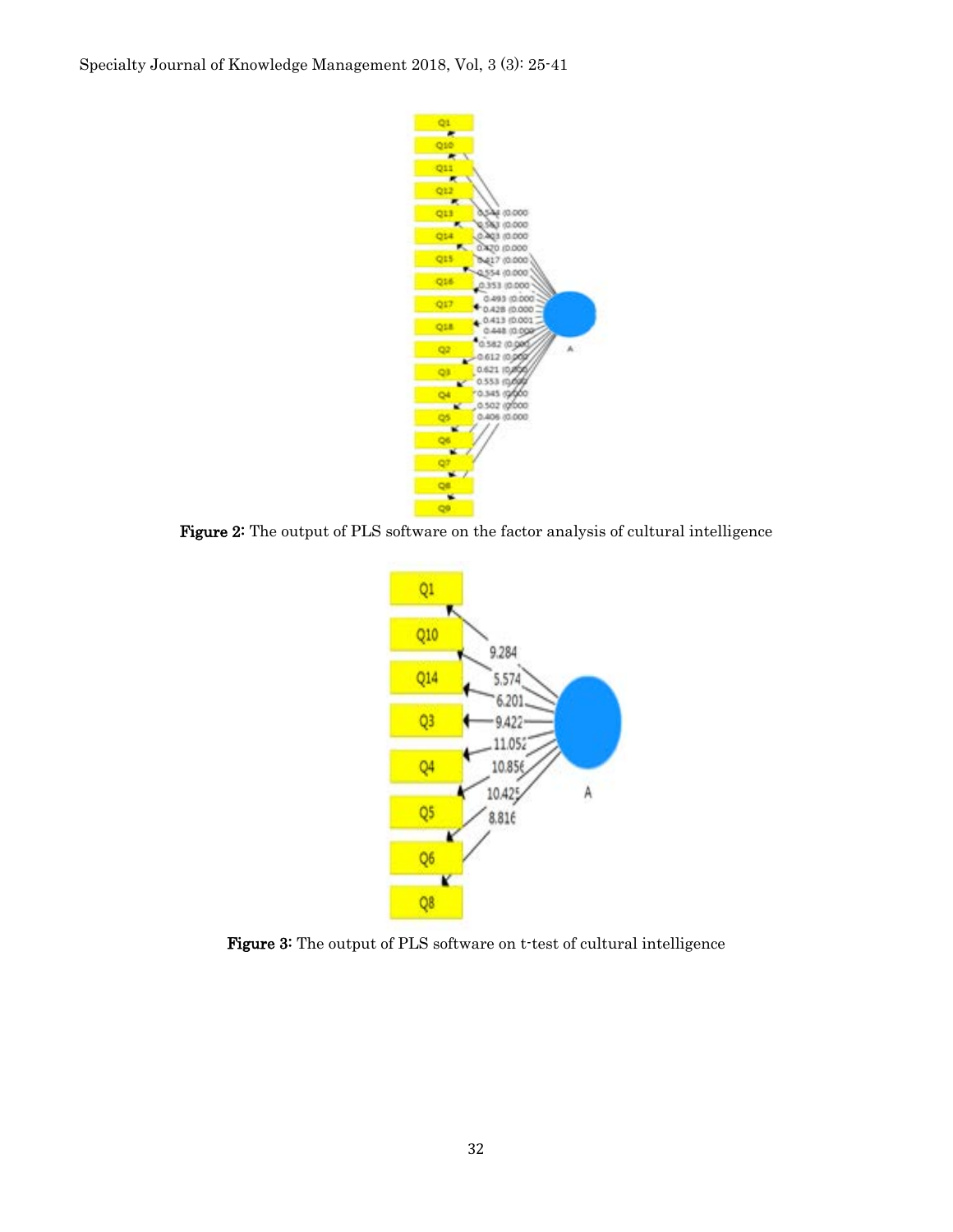

Figure 4: The output of PLS software on (i) factor analysis and (ii) t-test of Leader-Member Exchange



Figure 5: The output of PLS software on (i) factor analysis and (ii) t-test of Employees Voice Behavior



Figure 6: The output of PLS software on (i) factor analysis and (ii) t-test of Job involvement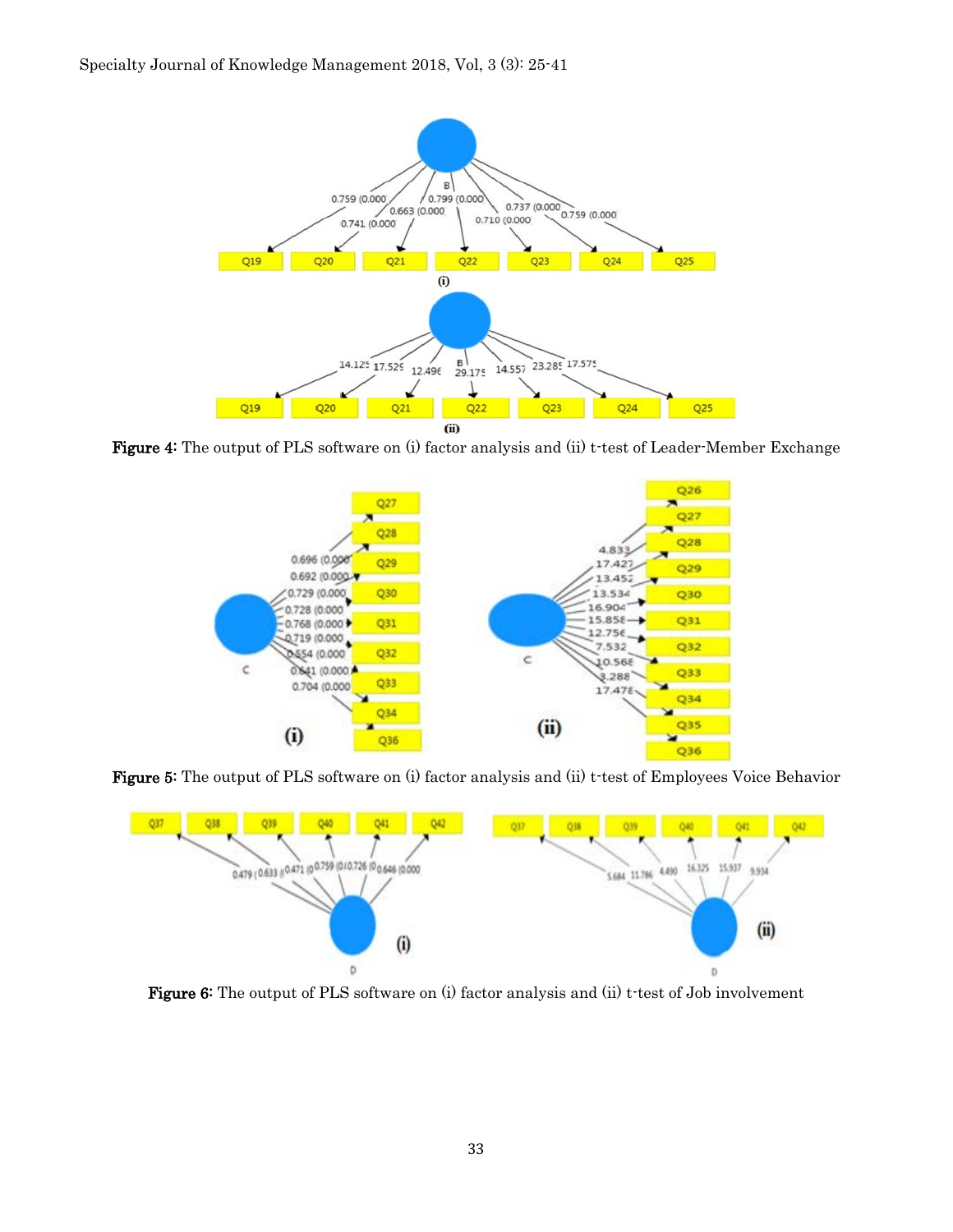

Figure 7: The output of PLS software on (i) factor analysis and (ii) t-test of Organizational Perceived Injustice

## Validity Review: Colinearity amount and Divergent Validity

The collinearity between the time variables shows the existence of a strong relationship between the variables with a correlation of greater than 0.9, which results in the conception of redundant data. The recurring of data reduces the predictive power of each independent variable (Field, 2009; Pallant, 2007). The results of correlation coefficients between research variables are shown in Table 5.

| Variables                             | Cultural<br>Intelligence | Exchange | Leader-member Employees voice<br>behaviors | Job.<br>Involvement | Perceived<br>Organizational<br>Injustice |
|---------------------------------------|--------------------------|----------|--------------------------------------------|---------------------|------------------------------------------|
| Cultural intelligence                 |                          |          |                                            |                     |                                          |
| Leader-member exchange                | 0.349                    |          |                                            |                     |                                          |
| Employees voice<br>behaviors          | 0.521                    | 0.643    |                                            |                     |                                          |
| Job involvement                       | 0.442                    | 0.645    | 0.649                                      |                     |                                          |
| Perceived organizational<br>injustice | 0.013                    | 0.407    | 0.402                                      | 0.411               |                                          |

Table 5: The results of the colinearity test of the latent variables

In the divergent validity study, one of the criterions is that the square root of AVE within the variables should be more than the correlation between the variables. According to Table 6, the average square root of the extracted variance of all research variables is greater than their correlation with other variables. Therefore, the investigation criterion of the divergent validity of the research variables is established. In addition, the numbers under the diameter of the correlation matrix are reported to examine the relationship between the variables and the correlation coefficient of all variables is positive and significant.

Table 6: Correlation and square root matrix of the average of variance extracted from each of the variables of

| research |
|----------|
|----------|

| Variables                             | Cultural<br>Intelligence | Exchange      | Leader-Member Employees voice<br>behaviors | Job<br>Involvement | Perceived Organizational<br>Injustice |  |
|---------------------------------------|--------------------------|---------------|--------------------------------------------|--------------------|---------------------------------------|--|
|                                       |                          |               |                                            |                    |                                       |  |
| Cultural intelligence                 | 1.000                    |               |                                            |                    |                                       |  |
| Leader-Member<br>exchange             | $*0.349$                 | 1.000         |                                            |                    |                                       |  |
| Employees voice<br>behaviors          | $*0.262$                 | $*$ $*$ 0.435 | 1.000                                      |                    |                                       |  |
| Job involvement                       | $*0.357$                 | $*0.404$      | $*0.201$                                   | 1.000              |                                       |  |
| Perceived<br>organizational injustice | $*0.303$                 | $*0.213$      | $*0.319$                                   | $*0.345$           | 1.000                                 |  |

 $*_{p<0.05,}$  \*\*p<0.01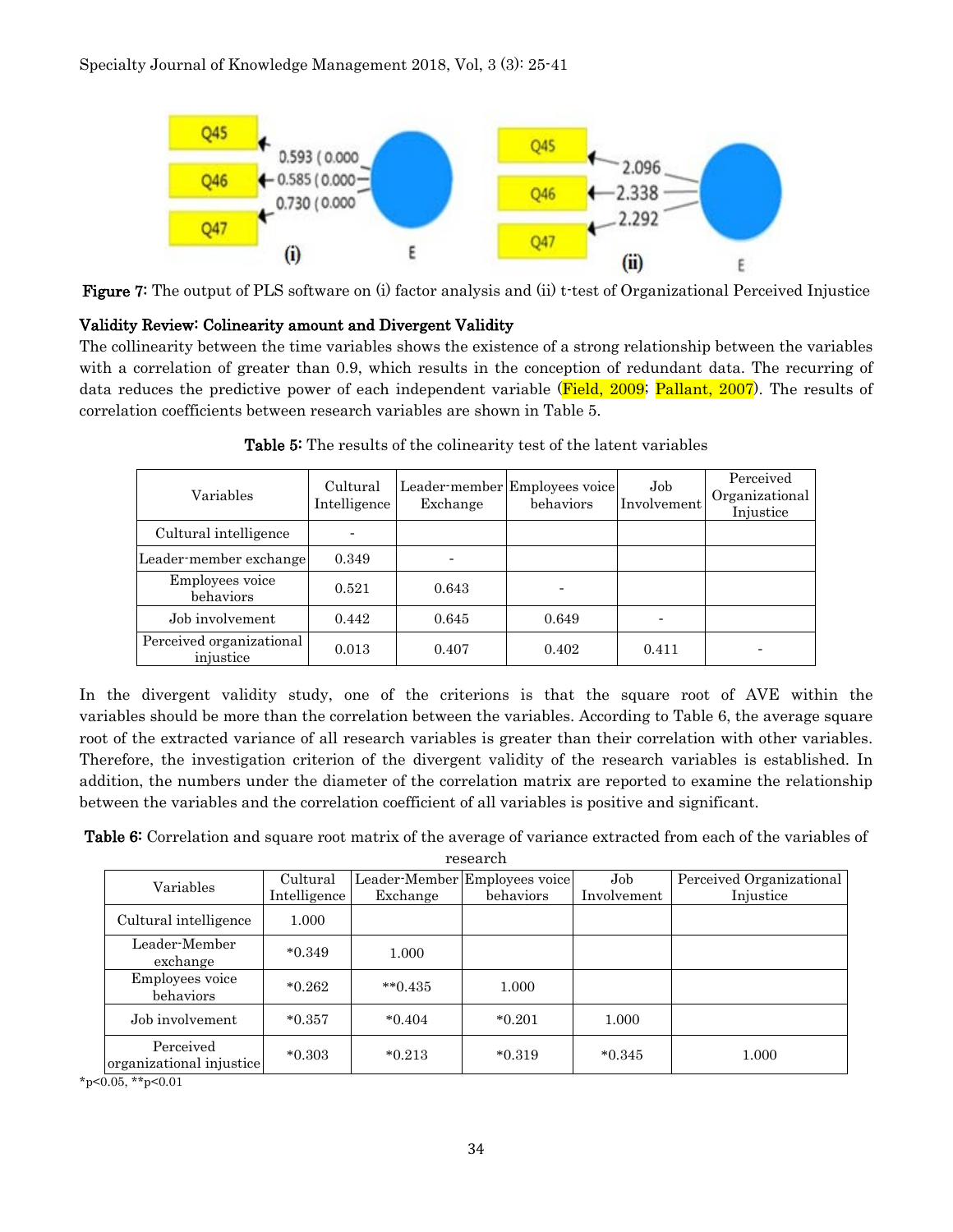#### Structural model test

To predict the employees' voice behavior, the proposed conceptual model is investigated through structural equation modeling method and according to the research hypotheses that was referred to it in the theoretical framework section, the least squares method is used for model estimation. The structural model test of the research and the research hypotheses in the PLS method is possible by examining the path coefficients (factor loading sings) and the values of  $\mathbb{R}^2$ .

The Bootstrap method (with 300 sub-samples) was also used to calculate T-values to determine meaningfulness of the path coefficients. The path coefficients are used to find out the contribution of each of the predictor variables in the explanation of the variance of the used criterion variable and the values of  $\mathbb{R}^2$  represent the explained variance of the criterion variable by the predictor variables. In addition, the Stone-Giesser coefficient Q2 was used to examine the ability to predict dependent variables from independent variables. The positive values of this coefficient indicate the ability to predict and realize the role and formation of individual constructs and their relationships with each other (Vinzi, Henseler & Wang, 2010). The tested model of the relationship between the research variables is shown in Figures 8 and 9 and the effects of the numbers inside the circle of variance are explained.



Figure 8: The tested research model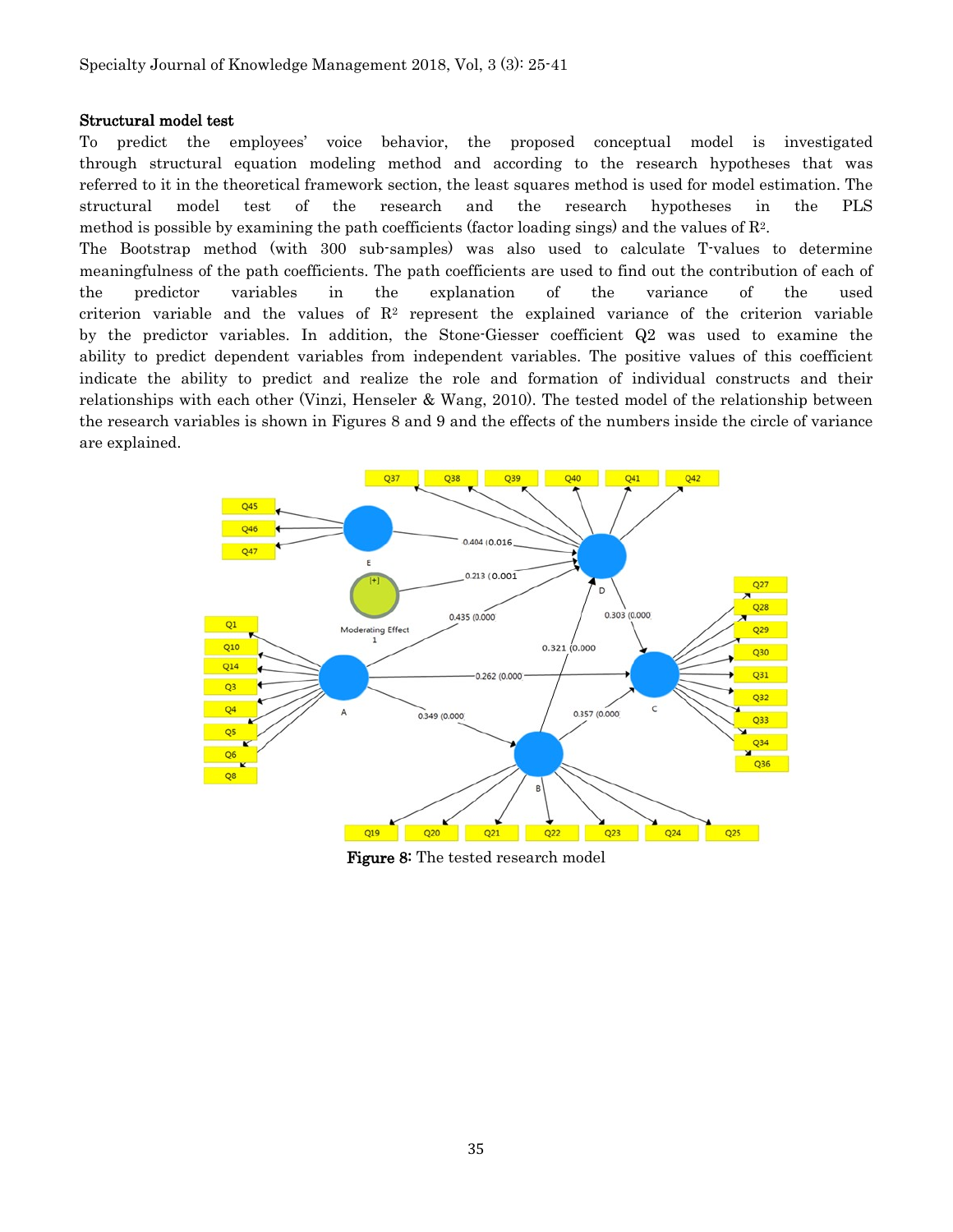

Figure 9: T coefficients of the tested research model without moderate variable

The estimates of path coefficients and variance explained by the research variables and the result of the research hypothesis test have been reported (Table 7). As can be seen in Table 7, all the hypotheses are approved because of the fact that their t-statistics are at an upper limit of 1.96 and their p-value is less than 0.05, which indicates the significance of the research model.

| Hypothesis     | Variables                                                                                                                    |                                   | Path coefficient     | Statistics T | Value-p | Conclusion   |
|----------------|------------------------------------------------------------------------------------------------------------------------------|-----------------------------------|----------------------|--------------|---------|--------------|
|                | Independent                                                                                                                  | Dependent                         | $(6 \text{ direct})$ |              |         |              |
|                | Cultural intelligence                                                                                                        | Job involvement                   | 0.435                | 8.234        | 0.000   | Confirmation |
| $\overline{2}$ | Cultural intelligence                                                                                                        | Employees voice<br>behaviors      | 0.262                | 4.870        | 0.000   | Confirmation |
| 3              | Perceived organizational injustice<br>moderates the effect of employees<br>cultural intelligence on their job<br>involvement |                                   | 0.231                | 2.223        | 0.000   | Confirmation |
| $\overline{4}$ | Cultural intelligence                                                                                                        | Leader-member<br>exchange quality | 0.349                | 5.965        | 0.000   | Confirmation |
| 5              | Leader-member<br>exchange quality                                                                                            | Job involvement                   | 0.321                | 3.311        | 0.000   | Confirmation |
| 6              | Leader-member<br>exchange quality                                                                                            | Employees voice<br>behaviors      | 0.357                | 5.557        | 0.000   | Confirmation |
| 7              | Job involvement                                                                                                              | Employees voice<br>behaviors      | 0.303                | 5.094        | 0.000   | Confirmation |

Table 7: Path coefficients and t test for the effects of variables in research hypotheses

### The fitness of the model and validation of sharing and variables elimination

In this section, the structural model is examined and the general model of research is fitted. For this purpose, the significance and path coefficients of the research model using the Bootstrap method (repeated and successive sampling)<sup>1</sup> and the t-test statistics have been investigated. In fact, the determination coefficient is clearer than the correlation coefficient of the criterion and is the most important criterion by which the relationship between the two variables can be explained. This coefficient expresses the variations percentage of the function by the independent variable.

The numerical determination coefficient is between 0 and 1. If the determination coefficient is equal to 0, that is, the regression line has never been able to attribute the changes of the function variable to the independent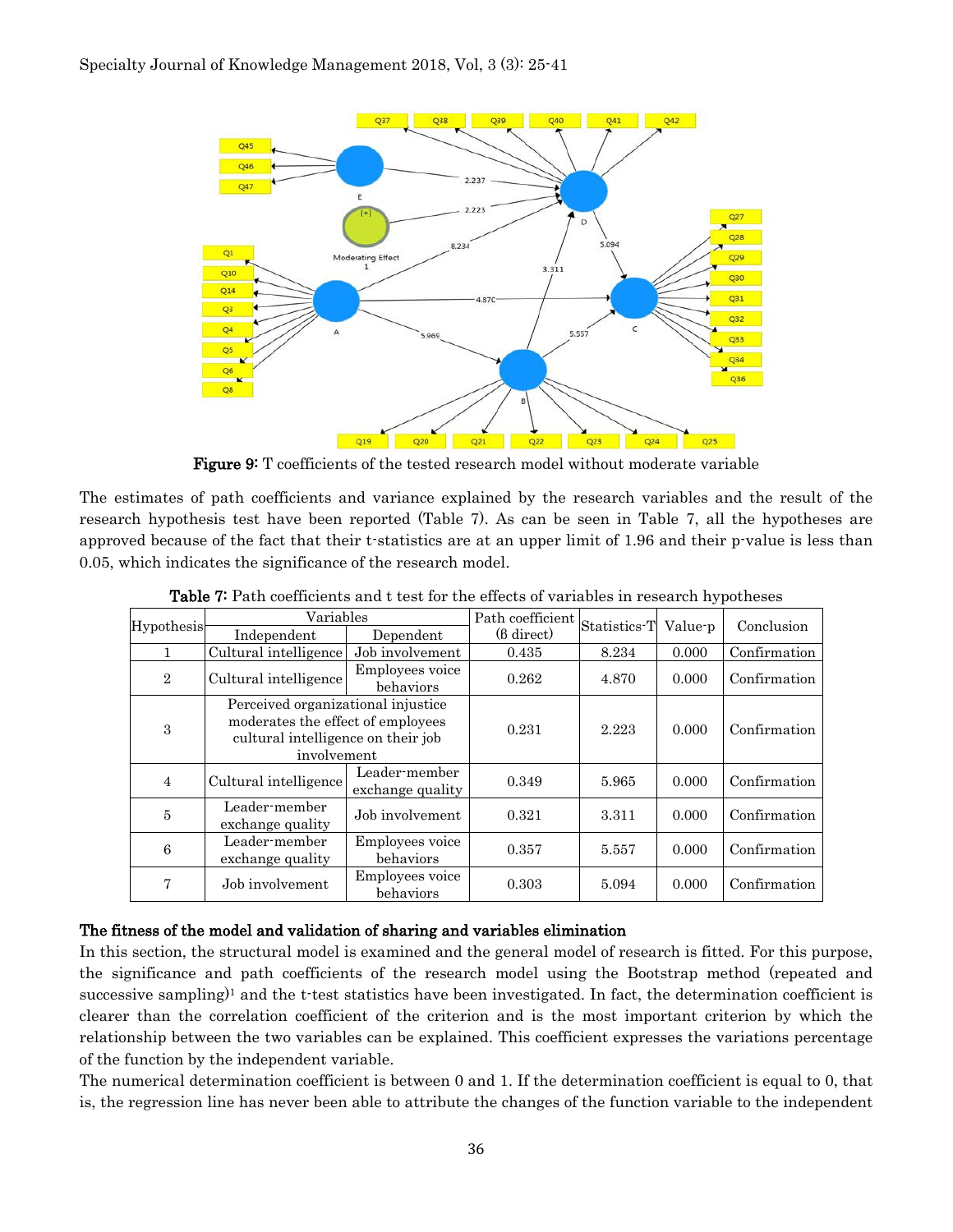function. In other words, if there is no change in the dependent variable, there is no expression by the regression relation and hence, the value of the determination coefficient is zero. If the determination coefficient is equal to 1, that is, the regression line can exactly attribute the changes of the dependent variable to the independent variable changes. In other words, if all the changes in the dependent variable are explained by the regression relation, the value of the determination coefficient will be equal to 1 and the other values will be between these two limits, the values of  $R<sup>2</sup>$  close to 0.67 are favorable, close to 0.33 are normal and values close to 0.19 are weak.

The predictive capability of the model was also evaluated using the non-parametric test of Stone-Giesser. In the Stone-Giesser test, two values (values R2) are presented: CV. Redundancy (CV. Red) and CV. Communality (CV. Com). The CV. Red value evaluates simultaneously the structural and measurement model while the CV. Com value only evaluates the measurement model. The positive and large  $\mathbb{R}^2$  value indicates the high predictive capacity of the model and negative  $\mathbb{R}^2$  value represents a very weak estimate of the latent variable (Henseler et al., 2014).

Finally, the general fitting of the model is referred and GOF index in the least squares-based model was used, which should be more than 0.3. This index is calculated according to the formula for the present model and indicates the suitability of the overall model. The determination coefficients and the values of  $\mathbb{R}^2$ , the path coefficients, and the t-test statistical values of the research model are shown in Table 8. As shown in Table 8, the values of the determination coefficients for the latent variables of the model represent the influence rate of the dependent variables on the independent variable. The values 0.222; 0.563 and 0.391 infer the variable changes of the leader-member exchange, the employees' voice behaviors, and the job involvement, respectively and are the variable that is independent of cultural intelligence. In addition to that the determination coefficient values are not negative and the CV. Red and CV. Com values were also in the favorable range, which is greater than 0.5.

| Constructs                         | Determination<br>coefficient $(R2)$ |       |       | CV.Red   CV.Com   GOF index |
|------------------------------------|-------------------------------------|-------|-------|-----------------------------|
| Cultural Intelligence              |                                     | 0.821 | 0.821 |                             |
| Leader-member exchange             | 0.222                               | 0.768 | 0.762 |                             |
| <b>Employees Behavioral Voices</b> | 0.563                               | 0.582 | 0.506 | 0/514                       |
| Job Involvement                    | 0.391                               | 0.511 | 0.502 |                             |
| Perceived Organizational Injustice |                                     | 0.581 | 0.519 |                             |

Table 8: The fitness indexes of structural research model

#### Discussion and Suggestions

In the tests carried out by the structural equation method, it was shown that all the relations between the research variables were established. On the other hand, the effect of employees' cultural intelligence on their job involvement and also the effect of employees' job involvement on their voice behaviors in the studied organization have been confirmed. This result was consistent with the research reported by Ang and Earley (2003) and Jyoti and Kour (2015). They have acknowledged that people with higher cultural intelligence are able to collect and process more information and provide better cognitive, emotional or behavioral actions for management and control of cultural signs in a multi-cultural workplace. This result was also consistent with the results of Dollwet and Reichard (2014), which believe that cultural intelligence can help to reduce perceived barriers at the workplace and encourages people to more activities and better jobs. It is also consistent with the results of Jiang et al. (2017), which concluded that job involvement and higher participation in job and professional activities could be effective in improving the sound and voice of employees' behavior in the organization.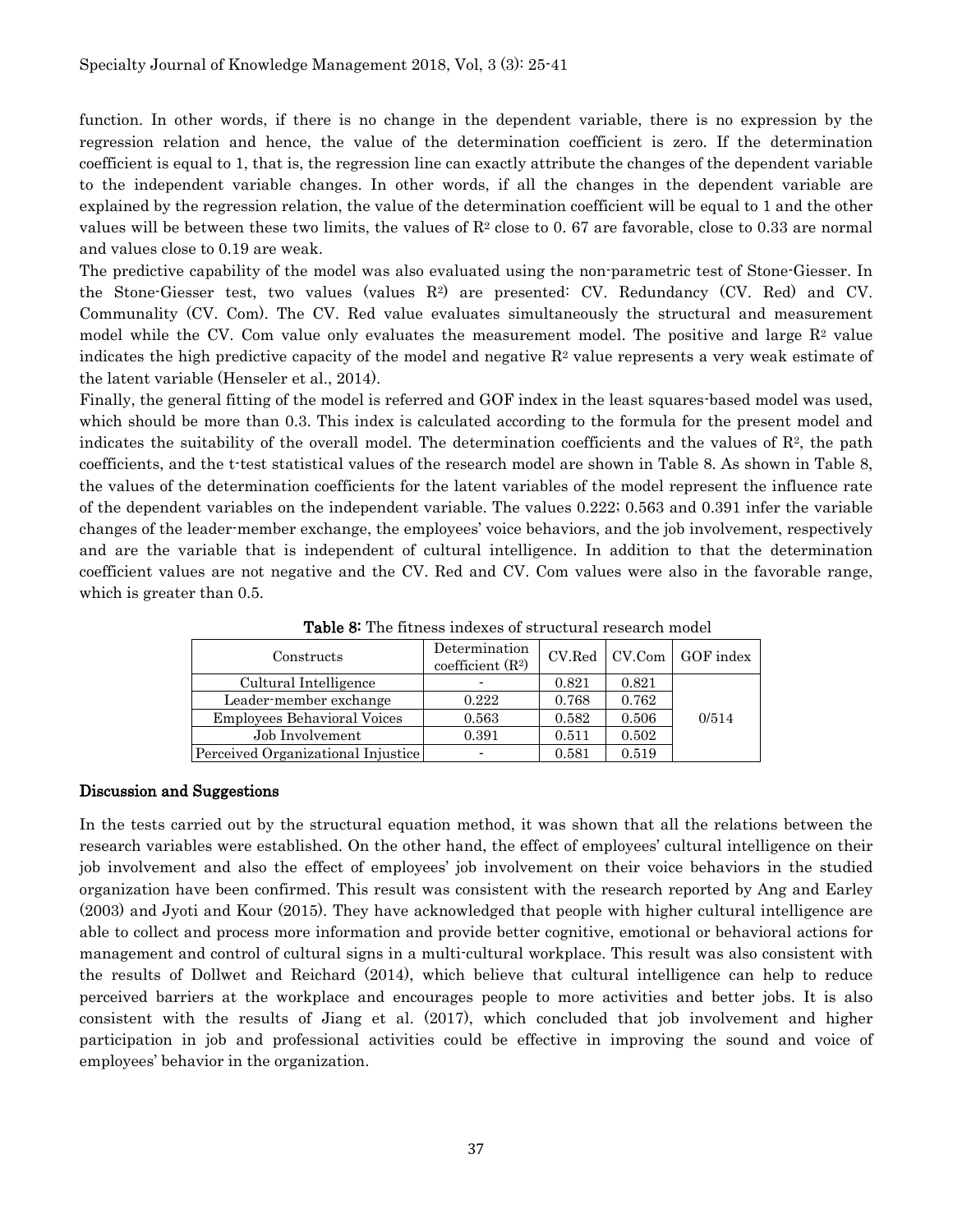In the other hand, confirmation of the effect of employees' cultural intelligence on their voice behaviors in the study organization agrees with the studies of LePine and Van Dyne (2001) that believe that the employees voice behaviors in the field of multi-cultural work can be influenced by their cultural intelligence and suggestions, ideas, opinions, constructive orientations, and convincing others are important tools for employees' voice behaviors.

Another result of this study indicates confirmation of the moderating role of perceived organizational injustice on the effect of employees' cultural intelligence on their job involvement in the organization. This result also agrees with the results of Tett & Guterman (2000) that have examined the effective role of perceived injustice in the relationship between cultural intelligence and job involvement based on the trait activation theory. The effect of employees' cultural intelligence on the leader-member exchange in the organization has also been confirmed. This result was also consistent with Groves & Feyerherm (2011) study, which recognizes the high quality of exchange between leaders and employees of the organization influenced by cultural factors.

The influence of the leader-member exchange in the organization on job involvement as well as the effect of the leader-member exchange in the organization on the employees' voice behaviors have also been confirmed in the studied organization. These results are also consistent with research findings of Ang and et al (2007), which show that those with a higher level of cultural intelligence know exactly how to direct themselves in higher cultural diversified environments and consistently learn new cultural rules and develop their linguistic and verbal behavior and understand what is the right time to communicate with the leaders and employees of the organization.

Therefore, considering all the results and assumptions of the current research, the following conclusions and recommendations can be made to the managers of organizations in order to improve the cultural intelligence, job involvement, and voice behaviors of their employees and understanding of the level of justice in the organization, perceived organizational injustice, and leader-member exchange.

Test results of hypothesis 1: Confirmation of the effect of employees' cultural intelligence on job involvement. It is recommended to take actions by considering the material and spiritual motivation for employees due to their cultural differences in order to make employees satisfied with their work activities. Improve the interaction of their employees with other employees and managers of the organization and also take actions by observing similarities and cultural proportions, especially among employees of a group or a department in order to enhance the employees' job involvement that ultimately leads to superior business performance.

Test results of hypothesis 2: Confirmation of the effect of employees' cultural intelligence on their voice behaviors. It is recommended to concentrate to the individuals and cultural values of employees in the organization so as to augment the cultural compatibility of employees with the organization and improve the relations between them and take affirmative action considering the cultural differences of employees to prevent job dissatisfaction, organizational silence, job obligation, and so on….

Test results of hypothesis 3: Confirmation of the moderating role of perceived organizational injustice in the effect of employees' cultural intelligence on their job involvement. It is recommended to develop awareness to the organizational justice, especially interactional justice, which improves relations and communications between employees and managers in addition to improving their exchanges in the organization. This can affect the positive voice behaviors of them and be the top priorities of their organization. Organizational justice can also be improved by creating positive relationships and interactions between employees with different cultures, such as the formation of formal and informal meetings, the exchange of opinions and thoughts, etc., which results in the proximity of employees from different cultural groups to each other; as a result, they will improve the interactions between them and with their managers and hence, perceived injustice. It also reduces the causes and origins of the conflict between individuals and the organization including cultural and social conflicts, which improve the relations of managers and employees and influences their voice in the organization through a better perception of organizational justice.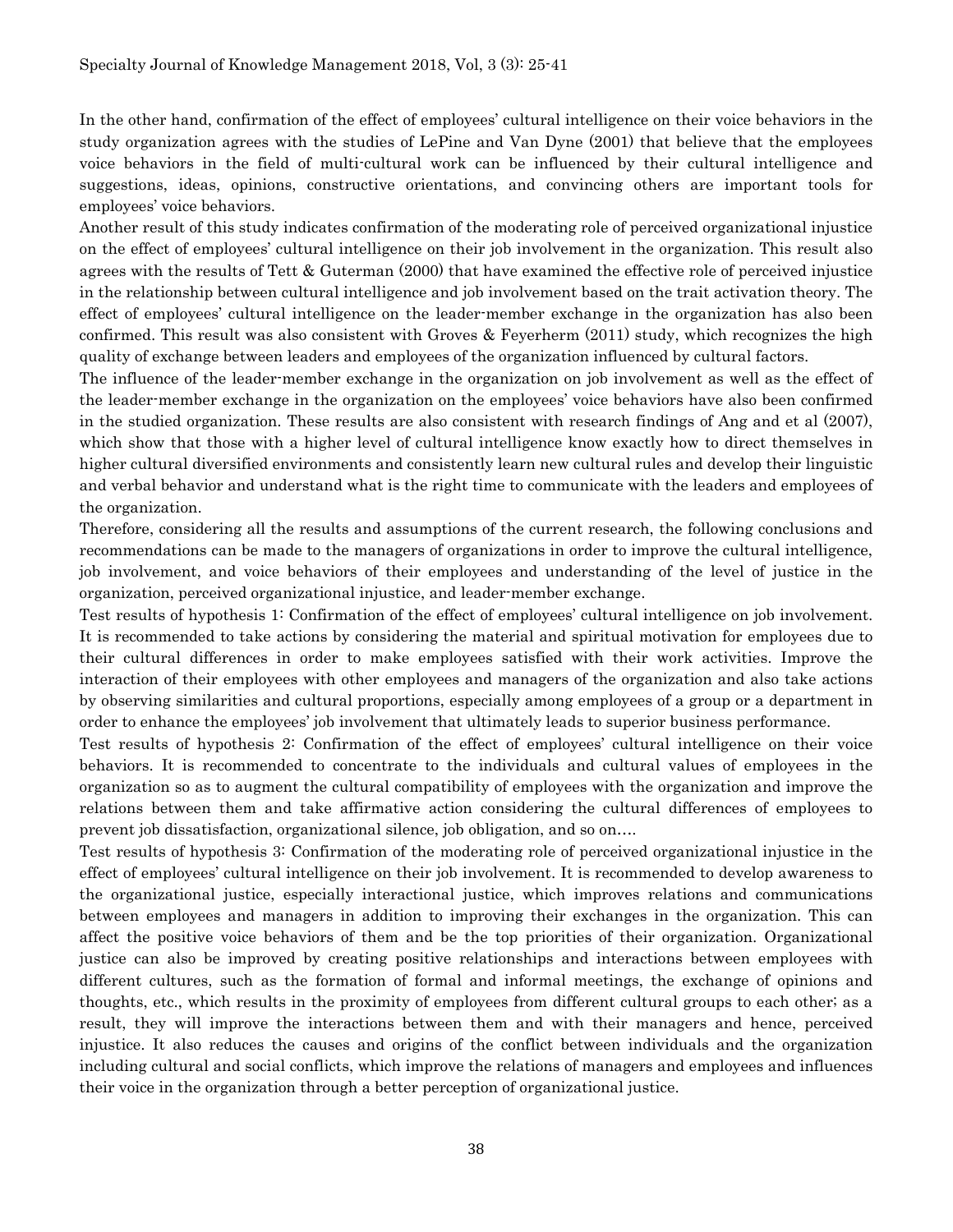Test results of hypothesis 4: Confirmation of the effect of employees' cultural intelligence on the quality of the leader-member exchange in the organization. It is recommended that in order to improve in-group and outgroup activities and provide a better context of interaction between managers and employees, provision of proper training how to interact with other employees from different cultures is necessary based on credible studies and research. Organizing different awareness meeting to cultural differences will help the team members and managers to understand the cultural characteristics of each individual or groups, which can increase the quality of the interactions of managers and employees in the organization.

Test results of hypothesis 5: Confirmation of the effect of the quality of the leader-member exchange on job involvement. It is recommended that it's scientific and managerial capabilities to attract the best peoples from different cultural groups by considering the cultural differences and ethnic values of different employees in the organization, can provide a variety of opportunities to the organization to improve the performance in different work units.

Test results of hypothesis 6: Confirmation of the effect of the quality of the leader-member exchange on the employees' voice behaviors. It is recommended to take steps to improve the employees voice behaviors due to factors such as rectifying the views of employees in different fields of work and culture in the organization, establishing the proportion between their job and the employees personality of the organization with regard to their ethnic and cultural values, and considering important issues such as the variety of skills, the meaningfulness and importance of duties, and independence in work, and their ability and providing feedback for them.

Test results of hypothesis 7: Confirmation of the effect of job involvement on the employees' voice behaviors. It is recommended that employees' training to accept the values of all colleagues in order to improve the efficiency of group work and the performance of the organization, empowering employees, particularly their psychological empowerment is more important for managers in order to have better adaptation to different types of cultures in the organization. Promote the employees culture and involvement in the organization's decision-making process.

## **Conclusion**

To conclude, this study has assisted us to recognize better how cultural intelligence affects the employees' voice in the organization in terms of the role of leader-member exchange, job involvement and perceived organizational injustice towards the performance of the employees and organizational productivity. Culturally diversified employees in an organization have a negative influence on the performance of individuals unless the cultural intelligence barriers minimized and encouraging employees to speak out their ideas, opinions or concerns. The results of the study indicate that employees' voice has potential implications for the development of an organization and also improving the employees' productivity. Hopefully, this paper will serve to guide and motivate future research efforts in a way that will be fruitful for intensifying our understanding of the effect of cultural intelligence on employee voice.

### Limitations of the Study

One of the possible limitations of this study is due to the nature of the research questionnaire the respondents may not have responded well to questions due to fatigue and frustration. The other limitation is the failure to fully address all factors affecting the employees' voice behaviors in the organization due to time and budget constraints.

### Acknowledgments

I would like to thank Tadesse Bekele Tafesse for his helpful comments on an earlier draft of this paper.

### Declaration of interest statement

The authors declare that they have no competing interests.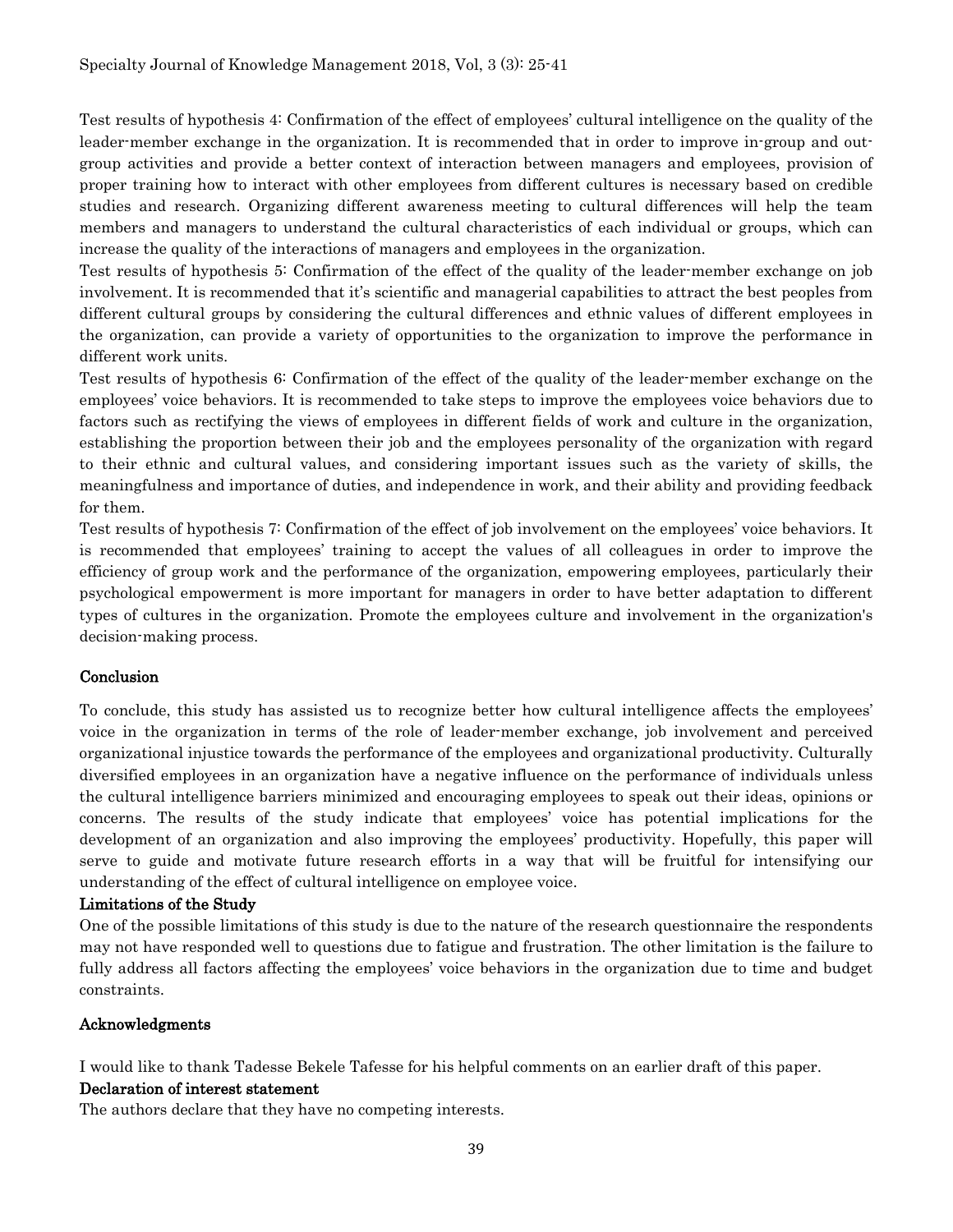### Endnotes

<sup>1</sup> In the Bootstrap method, proposed by Hensler et al. (2009), 10,000 times with a volume of 60 people (equal to the original sample size) were performed repeatedly and sequentially.

### References

- 1. Ang, S., Van Dyne, L., Koh, C., Ng, K. Y., Templer, K. J., Tay, C. & Chandrasekar, N. A. (2007). Cultural intelligence: Its measurement and effects on cultural judgment and decision making, cultural adaptation and task performance, management and Organization Review, 3: 335–371.
- 2. Aryee, S., Walumbwa, F. O., Mondejar, R. & Chu, C. W. (2017). Core self-evaluations and employees voice behaviors test of a dual-motivational pathway, Journal of Management, 43, 946–966
- 3. Castille, C. M., Buckner, J. E. & Thoroughgood, C. N. (2016). Prosocial citizens without a moral compass? Examining the relationship between Machiavellianism and unethical pro-organizational behavior, Journal of Business Ethics, 4:1-12
- 4. Chen, X.-P., Liu, D. & Portnoy, R. (2007). A multilevel investigation of motivational cultural intelligence, organizational diversity climate, and cultural sales: Evidence from U.S. real estate firms, Journal of Applied Psychology, 97: 93–106.
- 5. Dionne, L. (2000). Leader-member exchange (LMX): Level of negotiating attitude & job satisfaction, University of Moncton, Shippagam, Onepine. Info.
- 6. Dollwet, M. & Reichard, R. (2014). Assessing cross-cultural skills: Validation of a new measure of cross-cultural psychological capital, The International Journal of Human Resource Management, 25(12): 1669–1696.
- 7. Dundon, T. & Gollan, P. J. (2007). Re-conceptualizing voice in the non-union workplace, TheInternational Journal of Human Resource Management, 18: 1182–1198.
- 8. Earley, P. C. & Ang, S. (2003). Cultural intelligence: Individual interactions across cultures, Palo Alto, CA: Stanford University Press.
- 9. Field, A. (2009), Discovering Statistics Using SPSS, 3rd Edition, London: Sage Publications Ltd.
- 10. Fornell, C. & Larcker, D. F. (1981). Evaluating structural equation models with unobservable variables and measurement error, Journal of Marketing Research, 18 (1): 39-50.
- 11. Gefen, David and Straub, Detmar (2005), a Practical Guide to Factorial Validity Using PLS-Graph: Tutorial and Annotated Example, Communications of the Association for Information Systems, 16(5): 90-110.
- 12. Gollan, P. J., Budd, J. W. & Wilkinson, A. (2010). New approaches to employees' voice and participation in organizations, Human Relations, 63: 303–310.
- 13. Graen, G. B. & Uhl-Bien, M. (1995). Relationship-based approach to leadership: Development of leader – member exchange (LMX) theory of leadership over 25 years: Applying a multilevel multidomain perspective. Leadership Quarterly, 6(2): 219 - 247.
- 14. Groves, K. S. & Feyerherm, A. E. (2011). Leader cultural intelligence in context: Testing the moderating effects of team cultural diversity on leader and team performance, Group & Organization Management, 36: 535–566.
- 15. Hajizadeh, E. and Asghari, M. (2011). Methods and statistical analyzes by looking at methodology in biology and health sciences, Tehran: Iranian academic center for education, Second Edition (In persian).
- 16. Henseler, J., Dijkstra, T.K., Sarstedt, M., Ringle, C.M., Diamantopoulos, A., Straub, D.W., Ketchen, D.J. Jr; Hair, J.F., Hult, G.T.M. and Calantone, R.J. (2014). Common beliefs and reality about PLS: comments on Rönkkö & Evermann (2013), Organizational Research Methods, 17(2): 182-209.
- 17. Hirschi, A. & Jaensch, V. K. (2015). Narcissism and career success: Occupational self-efficacy and career involvement as mediators, Personality and Individual Differences, 77: 205–208.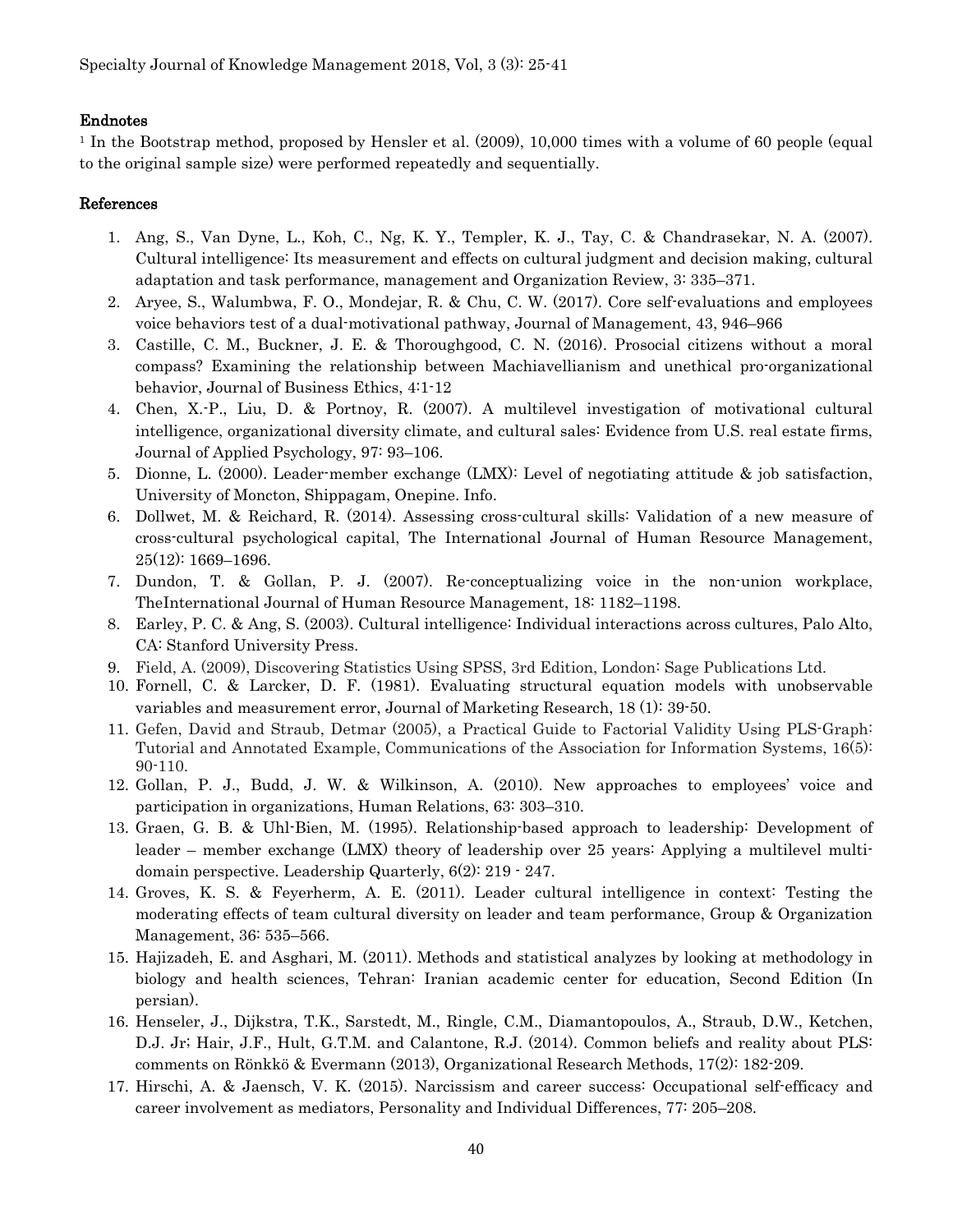- 18. Hirschi, A. (2014). Hope as a resource for self-directed career management: Investigating mediating effects on proactive career behaviors and life and job satisfaction, Journal of Happiness Studies, 15(6): 1495–1512.
- 19. Hirschi, A., Freund, P. A. & Herrmann, A. (2014). The career involvement scale: Development and validation of a measure of proactive career behavior, Journal of Career Assessment, 22(4): 575–594.
- 20. Hooman, H. A., (2012). Structural Equation Modeling, Tehran: SAMT Publication, Fifth Edition (In Persian).
- 21. Hooper, D. T. & Martin, R. (2008). Beyond personal Leader–member exchange (LMX) quality: The effects of perceived LMX variability on employees' reactions, The Leadership Quarterly, 19: 20–30.
- 22. Janssens, M. & Brett, J. M. (2006). Cultural intelligence in global teams: A fusion model of collaboration, Group & Organization Management, 31: 124–153.
- 23. Jiang, Z., Gollan, P. J. & Brooks, G. (2015). Moderation of doing and mastery orientations in relationships among justice, commitment, and trust, Cross Cultural Management: An International Journal, 22(1):42–67.
- 24. Jiang, Z., Le, H. & Gollan, P.J. (2017). Cultural intelligence and voice behaviors among migrant workers: The mediating role of leader–member exchange, The International Journal of Human Resource Management, 19: 1-31.
- 25. Johnson, J. P., Lenartowicz, T. & Apud, S. (2006). Cross-cultural competence in international business: Toward a definition and a model, Journal of International Business Studies, 37:525–543.
- 26. Jyoti, J. & Kour, S. (2015). Assessing the cultural intelligence and task performance equation: Mediating role of cultural adjustment, Cross Cultural Management: An International Journal, 22: 236–258.
- 27. Krone KJ (1991). Effects of Leader-Member Exchange on Subordinates' Upward Influence Attempts. Communication Research Reports 8 (1):9-18.
- 28. Laschinger, H.K.S., Finegan, J. & Wilk, P. (2009). Context matters: The effect of unit leadership and empowerment on nurses' organizational commitment, Journal of Nursing Administration, 39: 228– 235.
- 29. Le, H.; Jiang, Z. & Nielsen, I. (2016). Cognitive Cultural Intelligence and Life Satisfaction of Migrant Workers: The Roles of Career Involvement and Social Injustice, Soc Indic Res, 10:1-21.
- 30. Lecci, L. & Myers, B. (2008). Individual Differences in Attitudes Relevant to Juror Decision Making: Development and Validation of the Pretrial Juror Attitude Questionnaire (PJAQ), Journal of Applied Social Psychology, 38(8): 2010–2038.
- 31. Lee, L-Y. & Sukoco, B. M. (2010). The effects of cultural intelligence on expatriate performance: The moderating effects of international experience, The International Journal of Human Resource Management, 21(7): 963–981.
- 32. LePine, J. A. & Van Dyne, L. (1998). Predicting voice behaviors in work groups, Journal of Applied Psychology, 83: 853–868
- 33. LePine, J. A. & Van Dyne, L. (2001). Voice and cooperative behavior as contrasting forms of contextual performance: Evidence of differential relationships with Big Five personality characteristics and cognitive ability, Journal of Applied Psychology, 86: 326–336.
- 34. Luthans, F. (2006). The need for and meaning of positive organizational behavior. Journal of Organizational Behavior, 23(6): 695–706.
- 35. Luthans, F., Avolio, B. J., Avey, J. B. & Norman, S. M. (2007). Positive psychological capital: Measurement and relationship with performance and satisfaction. Personnel Psychology, 60(3): 541– 572.
- 36. Martin, R., Guillaume, Y., Thomas, G., Lee, A. & Epitropaki, O. (2016). Leader–member exchange (LMX) and performance: A meta-analytic review, Personnel Psychology, 69: 67–121.